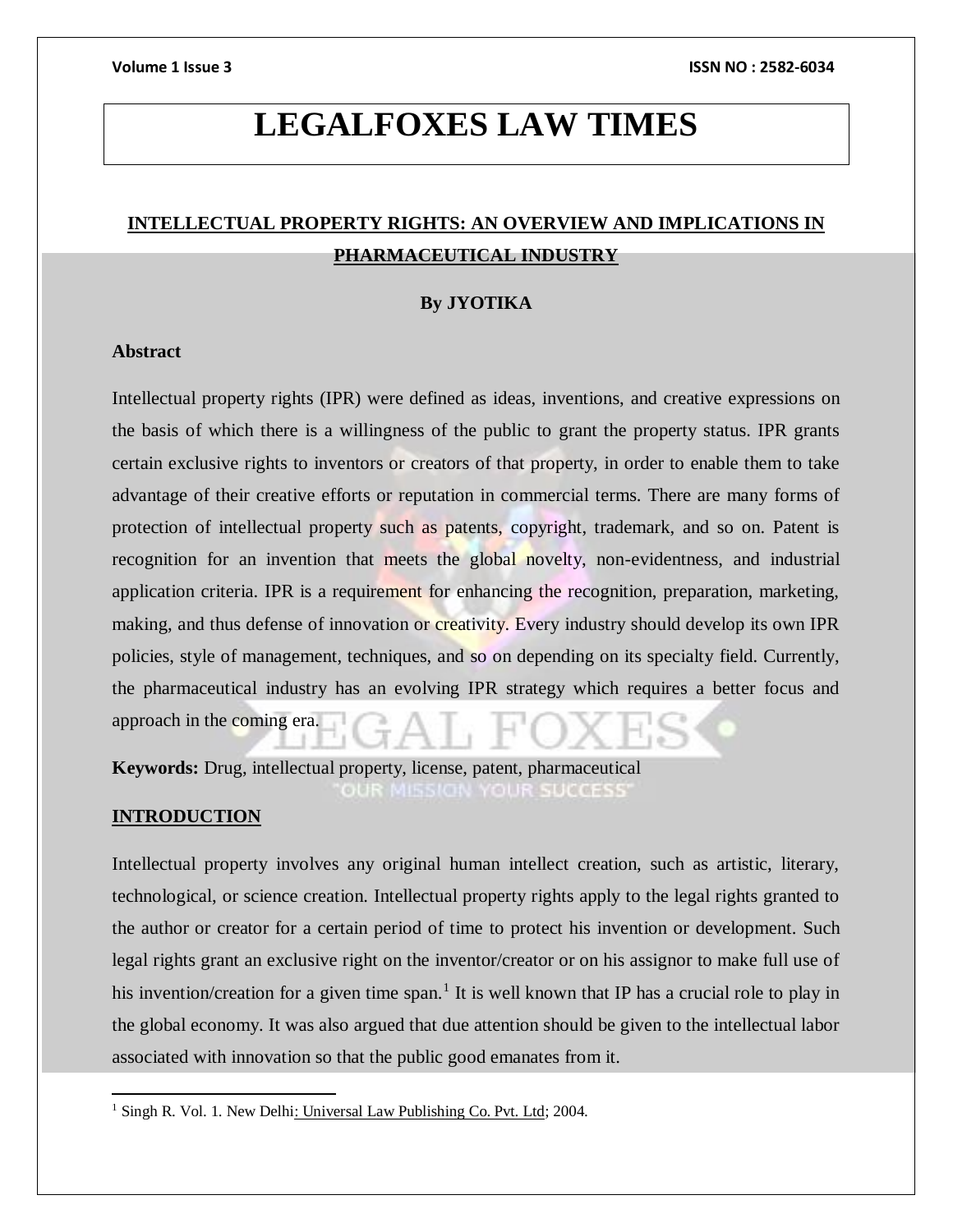Research and development ( R&D) costs have undergone a quantum leap with an accompanying investment leap needed to put a new product on the market place. Technology developers' stakes have become very high, and thus the need to shield information from unauthorized use has become expedient, at least for a period of time, to ensure recovery of R&D and other associated costs and sufficient income for continuing R&D investment.

IPR is a powerful tool for protecting investments, time, money, effort invested by the inventor/creator of an IP, as it gives the inventor/creator an exclusive right to use his invention/creation for a period of time. Therefore IPR, by fostering healthy competition and supporting industrial production and economic growth, supports a country's economic development. The present review provides a brief overview of IPR, with a special focus on pharmaceutical products.

### **BRIEF HISTORY**

 $\overline{a}$ 

IPR related laws and administrative procedures have their roots in Europe. In the fourteenth century, the process of patent granting began. Compared to other European countries, England was technologically advanced in some matters and was used on special terms to draw artisans from elsewhere. The first known copyrights showed up in Italy. Venice can be regarded as the cradle of the IP system since most legal thinking in this area has been done here; laws and systems have been made here in the world for the first time, and other countries have followed in due course.<sup>2</sup> In India, the patent act is over 150 years old. The inaugural one is the Act of 1856, which is based on the British patent system and has provided a 14-year patent term followed by numerous acts and amendments.

### **Role of Undisclosed Information in Intellectual Property**

Security of confidential information is less understood and less spoken about by IPR participants, although it is probably the most critical form of defense for businesses, R&D institutions, and other IPR-related agencies. Unspecified information, commonly referred to as trade secret or confidential information, includes the formula, pattern, compilation, program, device, method, technique, or process. Protecting classified information or trade secrets is not really new to humanity; people have developed strategies at every point of evolution to keep sensitive

<sup>2</sup> Bainbridge DI. New York: Longman; 2002. Intellectual property.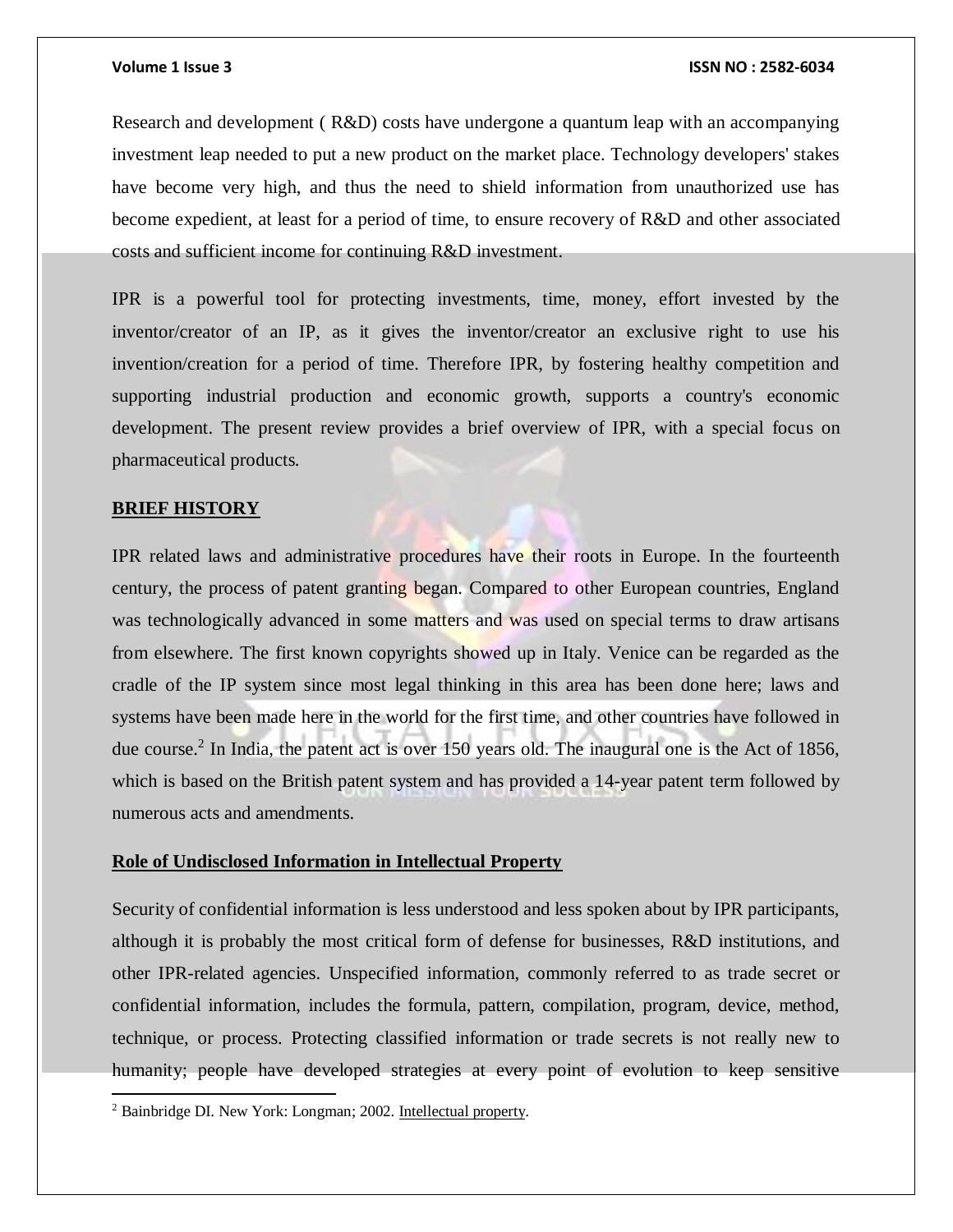information secret, usually by limiting access to family members. Laws pertaining to all forms of IPR are at different stages of implementation in India, however, there is no separate and exclusive law to protect secret or confidential information that is not disclosed / trade.<sup>3</sup>

During the 1950s to the 1980s, globalization or internationalization pressures were not intense, and many countries, including India, managed without a strong IPR system. Driven by the chemical, pharmaceutical, electronic and IT industries, globalization has resulted in significant investment in R&D. This method is characterized by rivals shortening the product cycle, the time, and the high risk of reverse engineering. Industries have come to realize that the trade secrets are not sufficient to guard a technology. It was difficult to reap the benefits of innovations unless there were uniform patent laws and rules, trademarks, copyrights, etc. And by this method, IPR became an important part of the World Trade Organization (WTO).<sup>4</sup>

### **Rationale of Patent**

Patent is an acknowledgment of the innovation expressed in the form of an IP. Patents are granted for patentable inventions that satisfy the requirements of novelty and utility set out in the strict examination and opposition procedures laid down in the Indian Patents Act, 1970, but there is not even a *prima-facie* presumption as to the validity of the patent.

Most organizations have enacted national regimes within their jurisdiction to provide protection to the IPR. The immunity given to the inventor/creator in a country is limited to the territory where immunity is sought and is not applicable in other countries or territories, except in the case of copyrights. The underlying reason that an invention is patented is to make money by exclusivity, i.e. the inventor or his assignor will have a monopoly if,

(A)the inventor made an important invention in the light of the modifications made by the customer and

(B)if the patent officer has correctly identified and asserted the invention in the patent specification drawn up, the resulting patent will grant the patent proprietor an exclusive market.

<sup>3</sup>Michaels A. 2nd ed. London: Sweet and Maxwell; 1996. A practical guide to Trade Mark Law.

<sup>4</sup>Watal J. London: Kluwer Law International; 2001. Intellectual property rights in the WTO and developing countries.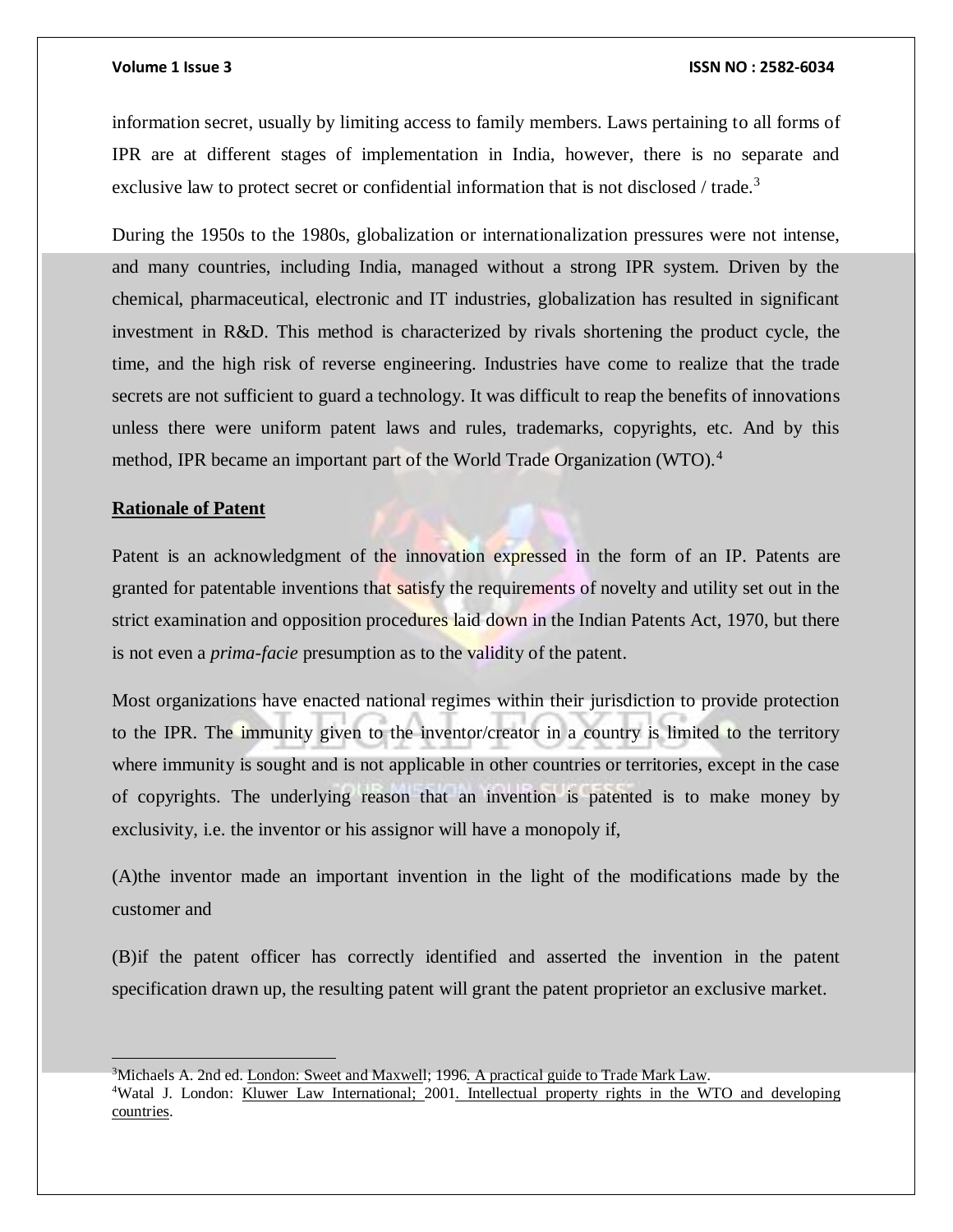The patent proprietor may exercise his exclusivity either by marketing himself the patented invention or by licensing it to a third party.

What would not count as patents should be:

I an idea that is false or says something that is evident or that is contrary to well known natural law. An invention whose primary or intended use would be contrary to law or morality, or harmful to public health

(ii) A research process, scientific theory or mathematical system

(iii) A simple discovery of any new property as well as a new use for a known substance or even the simple use of a known process, machine or apparatus, unless such known process results in a particular model or employs at least one new product is formed;

(iv) A substance produced by a pure admixture resulting only in the accumulation of the component properties of that substance or a method for the processing of that substance

(v) A simple arrangement or rearrangement or duplication of a known unit, each operating in its own way independently of each other

(vi) A method of farming or horticulture;

(vii) Any medical, surgical, curative, prophylactic, therapeutic or other treatment of human beings or any equivalent treatment of animals to make them disease-free or to improve their SION YOUR SUCCESS' economic value or that of their products;

(viii) An atomic energy-related invention

(ix) Traditional knowledge, an invention in progress.

### **Rationale of License**

A license is an agreement whereby the licensor authorizes the applicant to carry out such acts, which otherwise would have been illegal. The patentee (licensor) authorizes, for example, the licensee to exercise specified rights over the patent in a patent license. The purpose is to grant the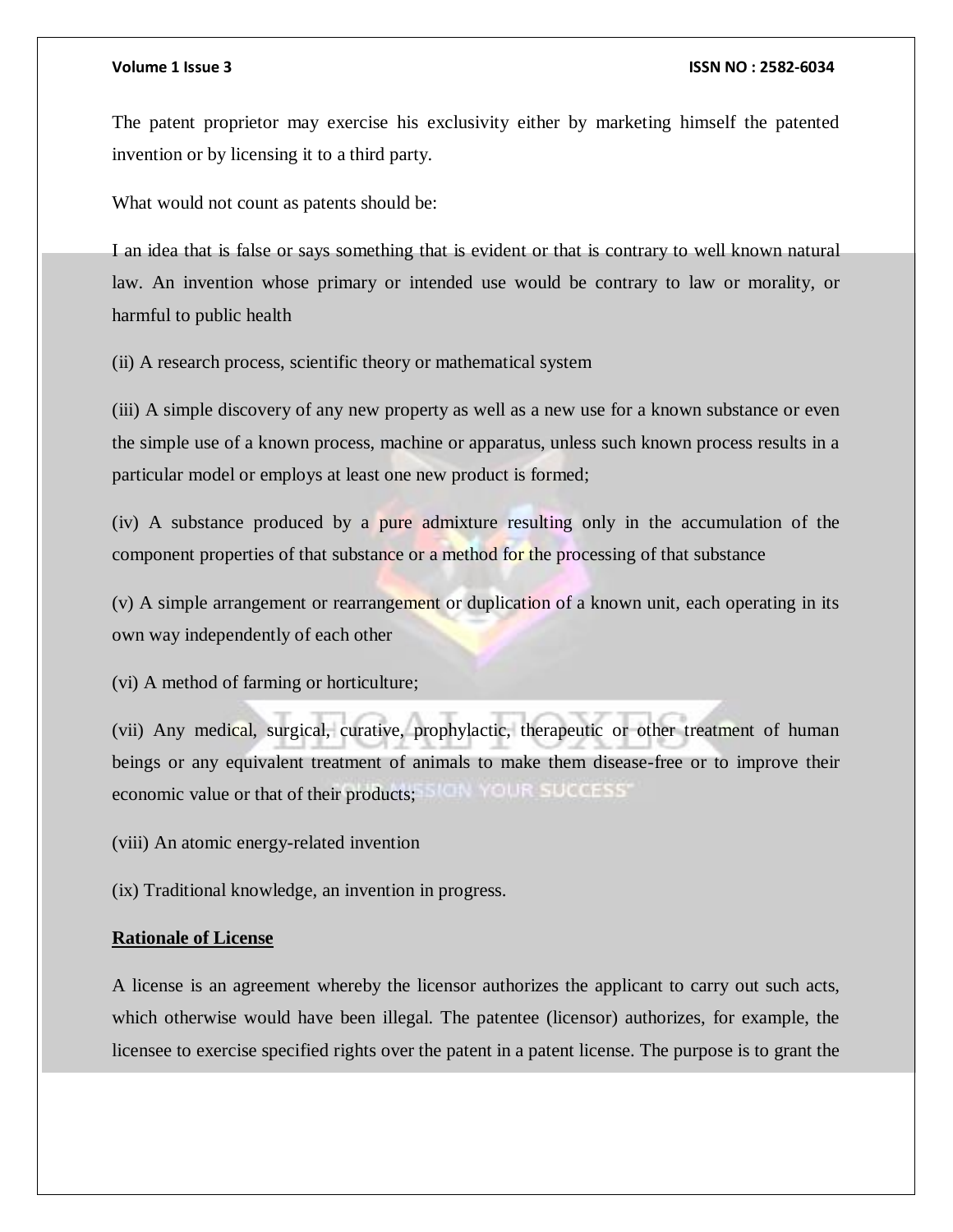applicant the freedom to do what he/she would otherwise be prohibited to do, i.e. a license renders lawful what would otherwise be illegal.<sup>5</sup>

The licensor can also provide in a license agreement the license 'know-how' relating to the execution of the licensed patent right such as material, method, or system that occurs or is used in a business operation.Few know-how Examples are:

(i)technical information, such as formulas, methods and operating procedures;

(ii)commercial details such as customer lists and sales data, marketing, management, and professional procedures.

Indeed, any technical, commercial, commercial, or other information may be the subject of protection.

Licensor advantages:

(i) Opens new markets

(ii) Develop new revenue-generating areas

(iii) Helps to overcome the challenge of evolving technology in different markets, especially in foreign countries – lower cost and risk, and savings on distribution and marketing costs

Benefits to the licensee are:

(i) Elimination of risks associated with R&D and savings on R&D

(ii) Quick exploitation, before the market interest wanes, of market requirements

(iii) Products are the latest

l

### **The Role of Patent Cooperation Treaty**

The Treaty on patent cooperation is a multilateral treaty that entered into force in 1978. Through PCT, an inventor of a member contracting state of PCT may at the same time obtain priority for his / her invention in all or any of the member countries without having to submit a separate

<sup>&</sup>lt;sup>5</sup> Abbott F, Cottier T, Gurry F. London: Kluwer Law International; 1999. The international intellectual property system: Commentary and materials.Part I.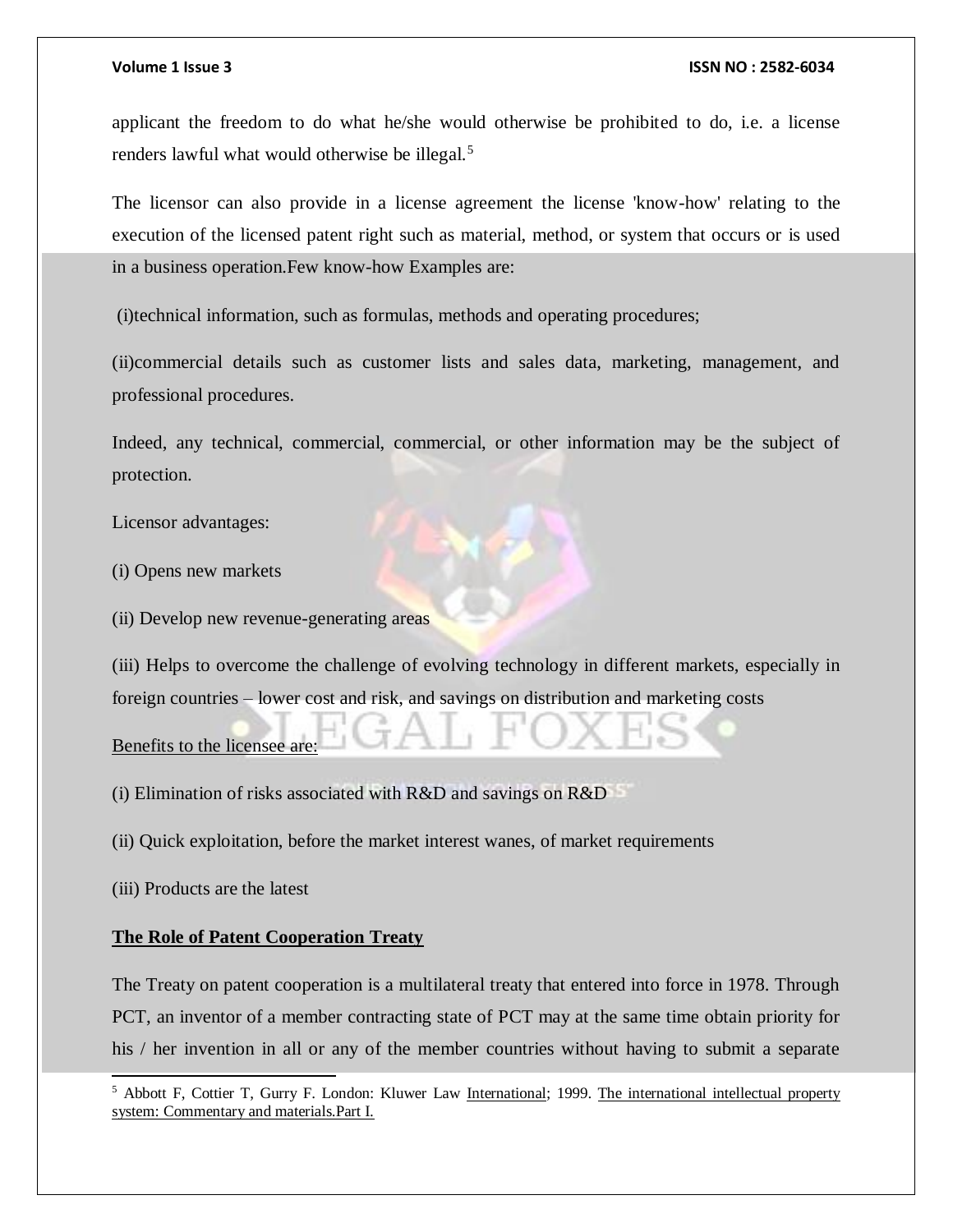### **Volume 1 Issue 3 ISSN NO : 2582-6034**

application in the countries of interest, by designating them in the PCT application. The world's intellectual property organization headquartered in Geneva oversees all activities related to PCT. 6

To protect innovation in other countries, a separate patent application must be filed in each country of interest; in certain cases, in order to gain priority in those countries within a specified period. It will require a substantial investment in meeting expenses for filing fees, translation, attorney's fees, etc. within a short period. Therefore, it is believed that it might not be well established due to the limited time available for making the decision about whether to file a patent application in a country or not.<sup>7</sup>

On the other hand, inventors of PCT contracting states can simultaneously obtain priority for their inventions without having to apply separately in the countries of interest; thus saving initial investments towards filing fees, translation, etc. Additionally, the scheme offers a much longer time in the Member States for filing patent applications.

The time available for the obtaining of preference in other countries under the Paris Convention is 12 months from the date of initial filing. Under the PCT, the available time should be at least 20 months, and a maximum of 31 months. However, the search report prepared under the PCT method also helps an inventor to make sure that the claimed innovation is novel. The inventor could also opt for a preliminary examination to be doubly certain about the patentability of the invention before filing in other countries.<sup>8</sup>

# **Management of Intellectual Property in Pharmaceutical Industries**

Drugs and pharmaceuticals fit the definition of globalization better than any other technical field, and need a strong IP framework most closely. Knowing that the cost of introducing a new drug into the market could cost a company anywhere between \$300 million to \$1000 million along with all the associated risks at the developmental stage, no company will want to risk its IP becoming a public property without adequate returns. The creation, acquisition, protection, and

<sup>6</sup> New York: WIPO Publication; 2001. Anonymous.WIPO intellectual property handbook.policy, law and use. <sup>7</sup>Gutterman AS, Anderson BJ. London: Kluwer Law International; 1997. Intellectual property in global markets: A guide for foreign lawyers and managers.

<sup>8</sup>Bently L, Sherman B.,Oxford: Oxford University Press; 2001. Intellectual property law.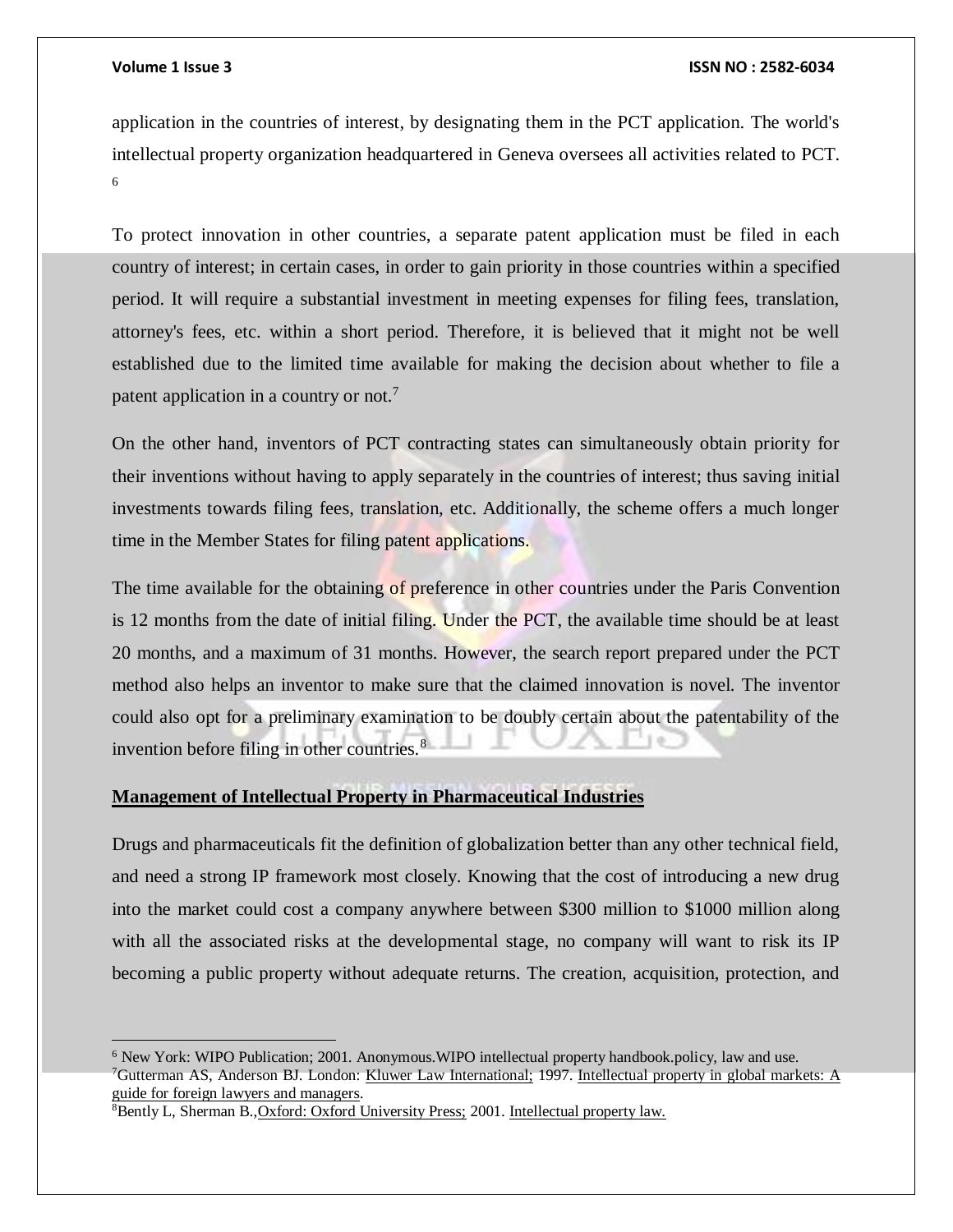management of IP must become a corporate activity in the same way as the raising of resources and funds.<sup>9</sup>

Competition in the global pharmaceutical industry is driven by scientific knowledge rather than manufacturing know-how and the success of a company will depend largely on its research and development efforts. Investments in R&D in the drug industry are therefore very high as a percentage of total sales; reports suggest that this could be as much as 15 percent of the sales. One of the key issues in this industry is innovative risk management while striving to gain a competitive advantage over rival organizations.The risk of failure in pharmaceutical R&D is associated with high costs with the production of new medicinal products that are unable to meet the strict safety requirements, being terminated, even after several years of investment. It takes about 8-10 years from the date when the compound was first synthesized for those medicines which do clear development hurdles. As brand patents emerge as the key tools for IP defense, drug companies may need to change their R&D focus from developing new methods for manufacturing existing drugs to creating a new drug molecule and a new chemical entity (NCE).During the 1980s the R&D focus shifted to long-term (chronic) diseases after a period of successful treatment of many short-term diseases. While searching for the global market, one has to make sure that different regulatory authorities have to meet the requirements.<sup>10</sup>

It is understood that, in the last ten years, the documents to be submitted to regulatory authorities have almost tripled. Additionally, regulatory authorities now take a great deal longer to approve a new drug. Subsequently, the patent protection period is the, resulting in the need to put extra efforts into making adequate profits.In the case of drugs produced through the biotechnology path, the situation may be more serious particularly those involving the use of genes. It is inevitable that the developed world will soon have to search for longer drug protection. It is also possible that many governments would be increasingly exercising price control in order to meet public objectives. It will, on the one hand, demonstrate the need for decreased drug growth, manufacturing, and marketing costs, and, on the other, entail preparing for lower profit margins in order to recover costs over a longer period of time. This is therefore clear that the drug industry has several competing conditions to wade through. During the last 10 to 15 years,

l

<sup>9</sup> Angell M.,The Pharmaceutical Industry.To Whom Is It Accountable? N Engl J Med. 2000;342:1902–4.

<sup>&</sup>lt;sup>10</sup>Beier FK, Schricker G. Munich: Copyright and Competition Law; 1996.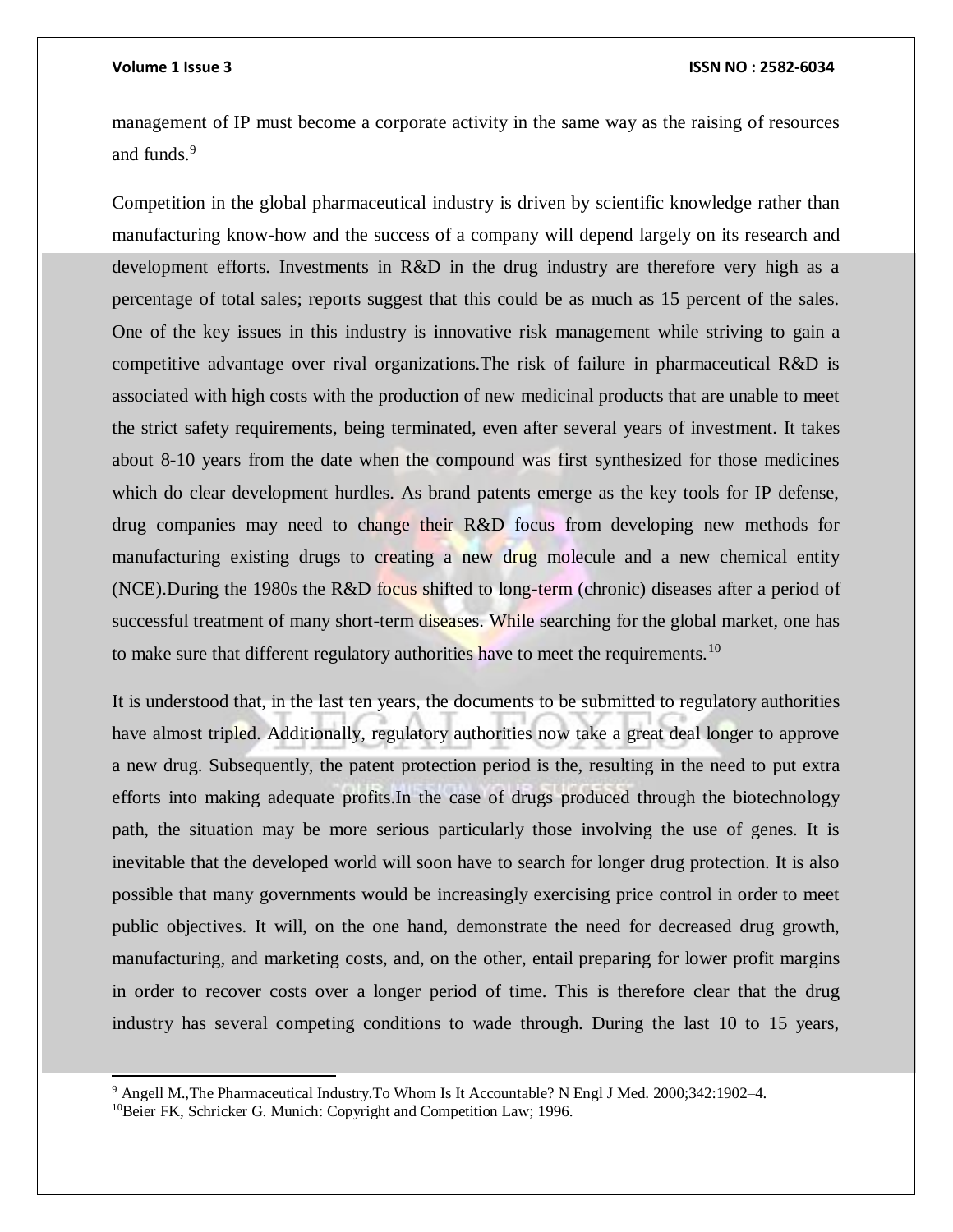several different approaches for cost control and trade advantage have developed. Some of these are R&D activity sourcing, R&D partnerships being developed and strategic alliances being created.<sup>11</sup>

### **Nature of Pharmaceutical Industry**

The race to unlock the secrets of the human genome has produced an explosion of scientific knowledge and has spurred the development of new technologies that alter the drug development economies. Biopharmaceuticals are likely to enjoy a special place and the ultimate goal will be to have personalized medicines since everyone will have their own genome mapped and stored in a chip. Doctors will examine the chip's information, and prescribe accordingly.The significant IP problem associated with this will be the security of these personal information databases. Drugs which have been produced biotechnologically should find more and more market entry. The safety protocol for these drugs would be very different from those traditional drugs which are not developed biotechnologically. The patent application will describe the microbial strains that are used to produce a drug or vaccine. If the strain is already known and generally reviewed by scientists in the literature, then the situation is clear. Even so, several new strains are constantly discovered and produced and these are deposited under the Budapest Treaty with Foreign Depository Authorities. Even the records of these depositories should be checked when doing a novelty search. Companies usually do not go to publish their work but it is good to make it a practice not to disclose the invention through publications or seminars until a patent application is filed. $12$ 

# **OUR MISSION YOUR SUCCESS'**

Even when dealing with microbiological inventions, it is essential that the strain is deposited in one of the recognized depositories which would give the strain a registration number that should be quoted in the patent specification. This does away with the need to describe a form of life on paper. Depositing a strain often costs money, but that's not much if you don't deal with it, like cell lines for example. However, the sequences must also be defined in the patent specification for innovations involving genes, gene expression, DNA, and RNA, as has been seen in the past.

<sup>&</sup>lt;sup>11</sup>Mrudula BS, Durgadevi NK, Madhavi BR, Tejeswi B, Durga PV., Intellectual property rights pinpoint at IPR spotlights coveted R and D. Drug Inv Today. 2009;2:197–201.

<sup>&</sup>lt;sup>12</sup> Glasgow LJ., Stretching the limits of intellectual property rights: Has the pharmaceutical industry gone too far? IDEA J Law Technol. 2001;41:227–58.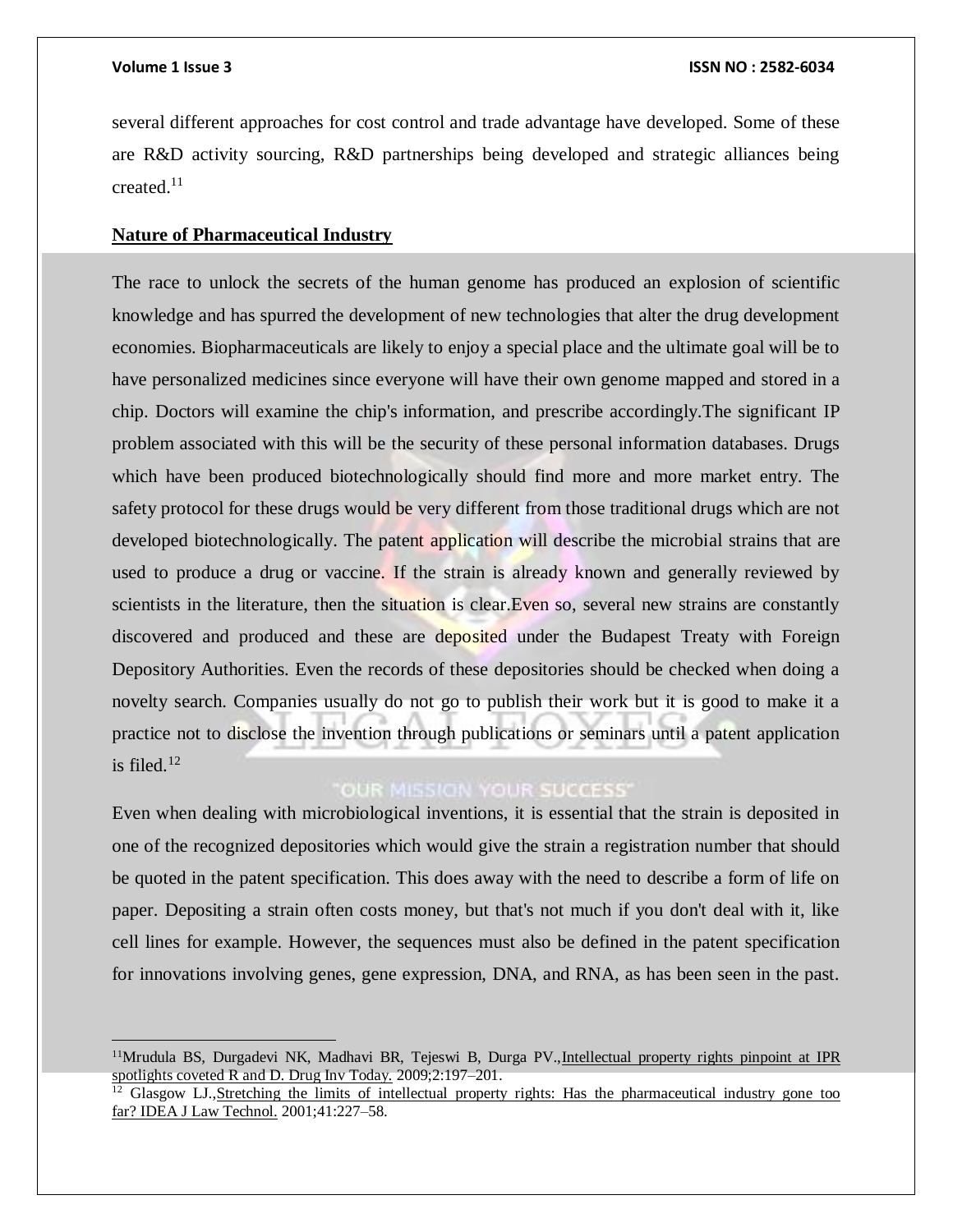$\overline{a}$ 

#### **Volume 1 Issue 3 ISSN NO : 2582-6034**

For several different reasons, the partnerships may be for sharing R&D knowledge and resources, using marketing networks, and sharing production facilities.

When entering into an R&D alliance, it is always advisable to establish a structured agreement covering issues such as ownership of IP in different countries, cost-sharing of acquiring and maintaining IP and revenue from it, methods of holding trade secrets, accounting for each company's IP before the alliance and IP generated during the project but not covered by the contract, dispute resolution.It should be remembered that if the IP portfolio is stronger than the partner concerned, an alliance would be favorable. This Agreement could have many other elements. Many drug companies will soon be using contract research services from academic institutions, private R&D agencies, under-government R&D institutions in India and abroad. All of the above-mentioned aspects will be very useful. Particular attention will need to be paid to maintaining research confidentiality.

The current state of the pharmaceutical companies indicates that IPR is being reinforced and misused unjustifiably at the expense of competition and consumer welfare.The drug industry 's lack of risk and creativity highlights the inequity that exists at the cost of the public good. It's an injustice that only institutional change can not remedy. Although Legislative attempts to close loopholes in current laws, along with new legislation to curb additionally unfavorable pharmaceutical industry market practices, may provide some relief, antitrust law must take appropriate steps.<sup>13</sup>Although antitrust laws have thoroughly scrutinized some business activities that the pharmaceutical industry uses, such as mergers and acquisitions and non-competitive deals, there are many other activities that need to be discussed. Patent granting on minor elements of an existing drug, reformulating old drugs to obtain new patents, and using ads and brand name creation to raise barriers for generic market entrants are all places where antitrust law can help maintain the balance between rewarding creativity and competitive protection.

In many developing countries and also in developed countries, traditional medicine dealing with natural botanical products is an important part of human health care which increases their commercial value. The global demand for these medicines has reached US\$ 60 billion, with annual growth levels ranging from 5 % to 15%. Though purely traditional knowledge-based

<sup>&</sup>lt;sup>13</sup>Gottlieb S. Drug firms use legal loopholes to safeguard brand names. BMJ. 2000;321:320.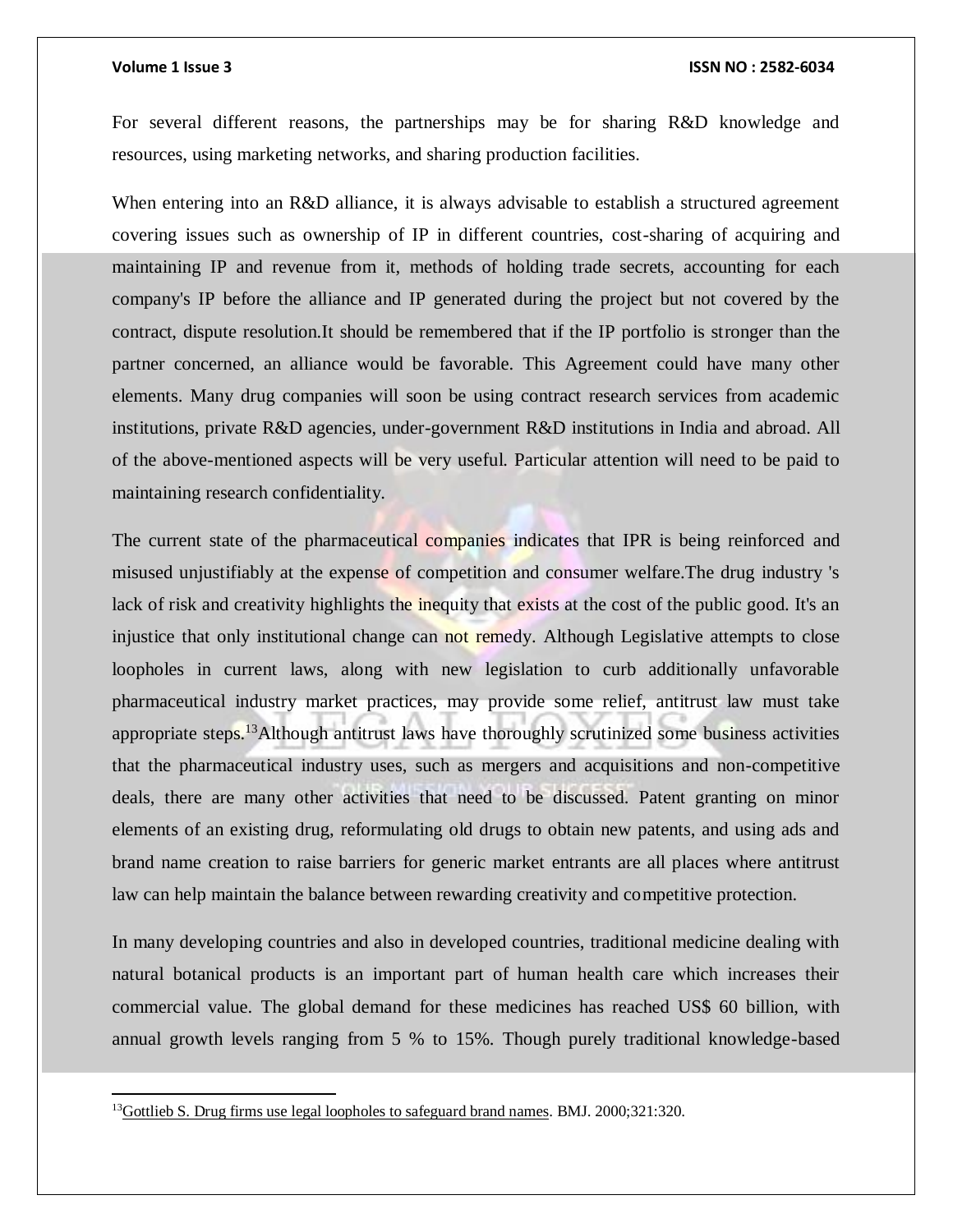#### **Volume 1 Issue 3 ISSN NO : 2582-6034**

medicines are not patent-friendly, people often claim that. Researchers or companies can also assert IPR over biological resources and/or conventional information after changing them slightly. The rapid increase of patent applications relating to herbal medicine clearly illustrates this phenomenon.Patent applications in the area of natural products, traditional herbal medicine, and natural herbal products are expected to deal with as food, pharmaceutical, and cosmetics purview of each country's own IPR policies, as appropriate. Medicinal plants and associated plant products are important targets for patent lawsuits, as they are of considerable interest to the globally integrated herbal and cosmetic industries.<sup>14</sup>

### **Some Special Aspects of Drug Patent Specification**

Writing patent requirements is a highly specialized skill that is learned over time and involves a strong balance of science, technical, and legal knowledge. Claims in any patent specification form the essence of the patent in respect of which legitimate proprietary is sought.The Discovery of a new property is non-patentable in a known material. When one can bring the property to practical use one has made a patentable invention. A finding that a known substance can withstand mechanical shock would not be patentable but it may patent a railway sleeper made from the material.A material may not be new but a new business has been identified. This could be patentable in combination with any other recognized substances if they show any new outcome in combination. The explanation for this is that nobody used the mixture earlier to produce an insecticide or fertilizer or medication. An inventor may have produced a new molecule, but it is not known its precise structure. For such a case, the definition of the product may play an important role, along with its properties and the method of producing the same.<sup>15</sup>

Unless the substances have a working history when mixed, the combining of known substances into usable items may be a patent subject matter. No chemical reaction occurs in this case. It only confers a small degree of defense. Any use of single parts of the combination by others is beyond the scope of the patent. A patent on *aqua regia*, for example, won't stop others from combining the two acids in various amounts and having new patents. Treatment procedures for humans and animals in most countries are not patentable, with one exception being the USA, because they

 $14$ Kartal M. Intellectual property protection in the natural product drug discovery, traditional herbal medicine and herbal medicinal products. Phytother Res. 2007;21:113–9.

<sup>&</sup>lt;sup>15</sup>SubbaramNR., Hyderabad: Pharma Books Syndicate; 2003. What everyone should know about patents?.